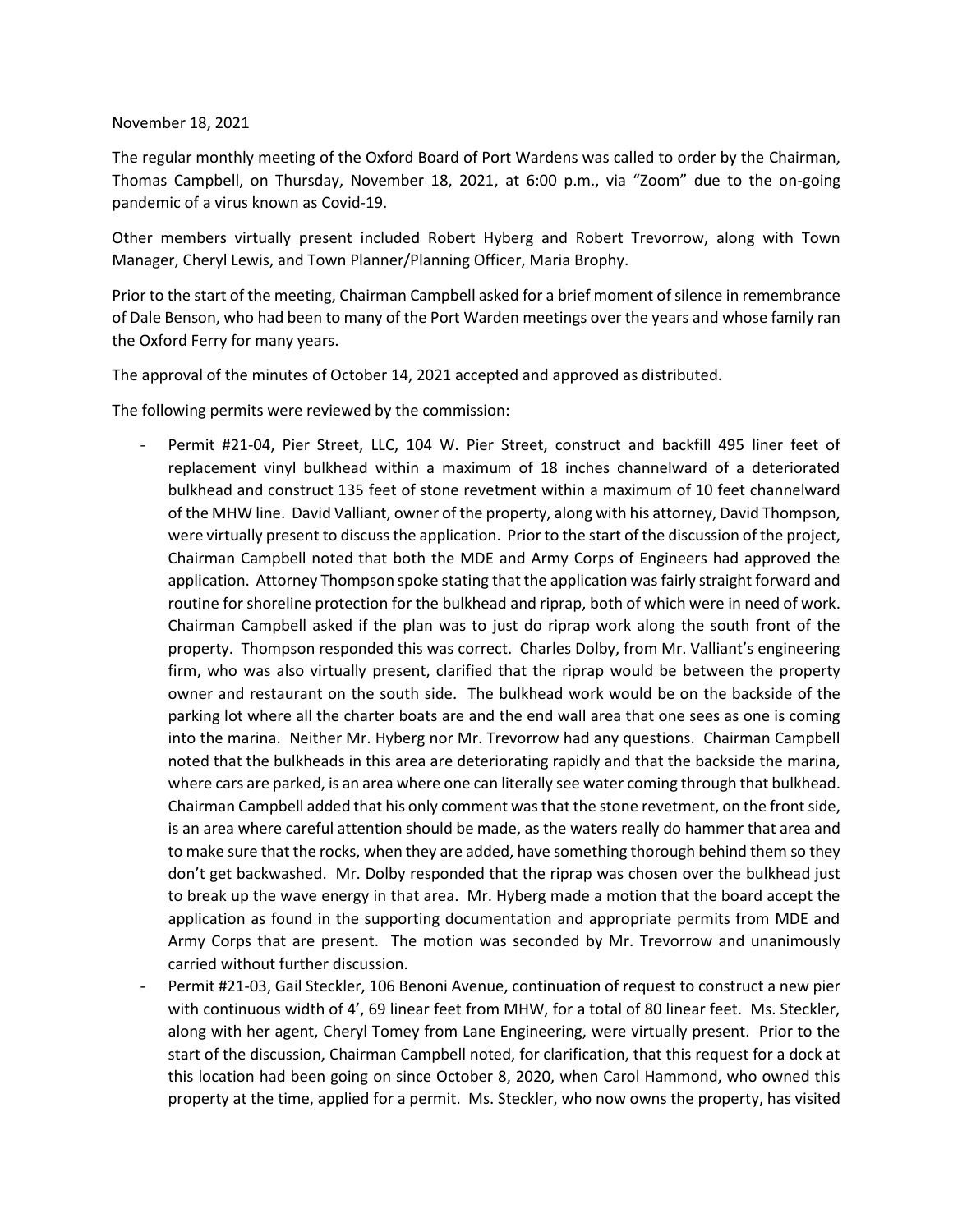with the Port Wardens once in consultation form and again for a permit presentation. He added that adjustments have been made to Ms. Steckler's drawings since her last visit and that letters from some of the neighbors had been received. Ms. Tomey spoke explaining that since they had last reviewed this project in October her firm had put together an existing condition survey of the property. Almost all the property corners had been found and the deeds and the plats of record have since been scrutinized by the surveyor. In reviewing Ms. Steckler's deed, it gives the description of the property and references to the 1974 plat that shows a line agreement between the past owners of Mr. Klein's property and those of Ms. Stecker's property. It establishes the description of the property that all working on the project were familiar with and had been working with. Following that, in Ms. Steckler's deed, in also references an additional deed and plat from 1987 that reestablishes the property line between her and her neighbor to the north, Elizabeth Candler, and that plat and deed establishes a line agreement between 2 iron rods, that were found as property corners, which turn and end at the bulkhead. This was created to figure out where the property lines were so that the neighbors could do a bulkhead replacement. Therefore, the existing conditions now show where the property lines have been re-established and things tweaked just a bit differently then what the board saw before, as a result of these plats. She explained that by looking at the plat from 1987, on the north side, they were able to reestablish the property lines because this plat superseded the original plat. As a result, this changed the width of the waterfront from the 19.85' that was on the original 1974 plat, making it become wider. Where the applicant is proposing a 4' wide, 80' long pier with a railing, her land width is over 21' and there is 8' on either side, making it possible for her to do so. She added that they were able to stay within the 8' setbacks from the lateral lines and able to stay 18' wide from the end of Ms. Candler's pier to the north. Chairman Campbell asked if the other port wardens had a chance to read the deed dated October 15, 1987, by Thomas and Jean Williams and William and Elizabeth Holt, Jr. which indicates a bulkhead dispute between the two properties back in 1987 whereby Holt grants a bulkhead to Williams as seen in the plat showing the new division lines. Both Mr. Hyberg and Mr. Trevorrow acknowledged that they had seen it. Mr. Trevorrow stated that he was trying to follow along with the engineer's definition of the property line, in particular the jag that goes west to the bulkhead whereby the property line shown on the drawing ends at the inside edge of the bulkhead. He asked who owned the bulkhead. Chairman Campbell responded it belonged to Gail Steckler. Mr. Trevorrow asked if that was the case, then wouldn't the property line continue to the outside edge of the bulkhead. Ms. Tomey responded that their surveyor's assessment was that they located the bulkhead because that was something that would stay in place for years to come and could be relocated again but that due to the laws that the surveyor's use, the actual property line would continue to the outside edge of the bulkhead and that was what Lane Engineering followed, the outside edge of the bulkhead and out to MHW. Mr. Trevorrow went on to say that he was questioning all of that going on and in addition felt that the lateral line shown was not the same bearing as the property line shown on a section of the drawing. Ms. Tomey responded it was not the same because at the point referred, the lateral line would be placed where it meets MHW and they were following MHW and the bulkhead on the waterside and that she had placed it where it met at that corner of the bulkhead. Mr. Trevorrow responded by asking with what bearing and that he felt one needed to follow the bearing of the property line there. Ms. Tomey responded that it was doing so, but it went back between the one behind it to the very north. Mr. Trevorrow asked if she would follow the property line along there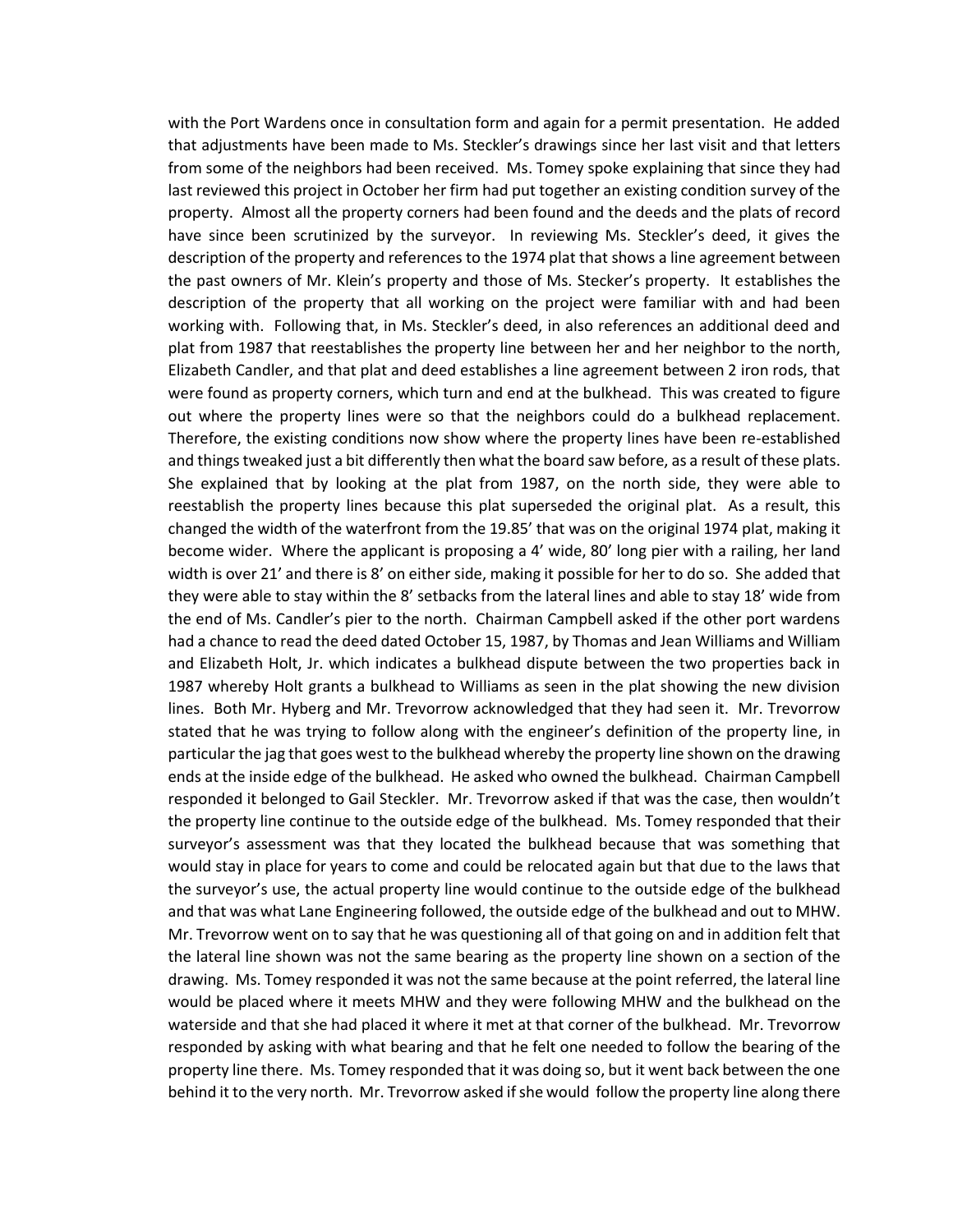to which Ms. Tomey responded she would not because that was the water line going along the water. She noted that she had had this discussion with the surveyor, and he had wanted her to place the lateral line where the property line met the water and so he had her place the lateral line where the jag turns and meets the bulkhead, and where that goes to the outside edge of the bulkhead he considered was being where the point was that met the water. Mr. Trevorrow responded that made no sense to him and that he wanted to go on record as saying so. He added that the Port Wardens have to go by the survey, but he was questioning why the lateral line was not the same bearing as the property line and that maybe the board needed a larger drawing. Chairman Campbell responded that his point was taken. Chairman Campbell noted that the board had received some letters with regards to this application that he wanted to go on record. A letter had been received by neighbor Michael Klein dated October 12, 2021 stating his concerns about the application and his belief that this permit should not be permitted along with an additional letter from Mr. Klein dated 11/16/21 in which he again stated his concern about that pier with some questions that Chairman Campbell felt may have been answered as this night's meeting. He spoke stating that the 1987 deed did shed some light on how a portion of the lot had gotten wider whereby there was some agreement between the neighbors, at that time, where an issue had come up and basically 18" of land was deeded. This would explain how the Steckler property became wider. A letter was also received from neighbor Elizabeth Candler, who could not virtually attend this night's hearing, stating that she did not want anything decided at this night's meeting until she had an opportunity to see the drawings. One other letter was received from Raymond and Linda Sattler stating they opposed the construction of the pier. The meeting was then opened to the public for comment. Neighbor Michael Klein, who was virtually present, stated that he was struggling with the entire issue given that all were being told to ignore previous submissions with regards to this application particularly the lateral line that no longer followed the lateral lines given in the past submissions. If the deed was correct, and the property has grown 2', it now becomes 21' wider and he questioned how that could happen. He wondered if the property at 19' wide, could support a 4' pier, also questioned the lateral lines converging as they do and depicted on the land line. His other point was that the applicant wanted an 80' pier to crab off of and allow a boat dock up to. He wondered how either was even possible when at low tide one could basically walk out to almost the end of their pier without getting more than their knees wet. Ms. Tomey acknowledged that she understood what Mr. Klein was saying but that he was continuing to reference the original plat from 1974 and that that they had established with a survey and Ms. Steckler's deed, that there was a change made on the north side, a property line agreement of the northern neighbors to add in the jog to the bulkhead that was established in 1987, and that they felt very confident with the information being presented on the existing condition. Ms. Steckler spoke stating that a survey had been done and data was found. She indicated that all she wanted from the pier was to have a place to put in a kayak and that the important question was whether or not she was impinging on someone's riparian rights or not and that shed believed that she had been told she was not and therefore did not understand what the objection was. Chairman Campbell responded that there had been multiple deeds presented, all relating to the property being 19.85' ft. He noted that he had gone out to the site himself and measured inland between the fencing and bulkhead. Though he had not reviewed the deed from 1987, closer to the waterfront he did measure 20.5' between a plastic fence post and the bulkhead so he felt the measurements given were actual. Between the scale of the drawings that had been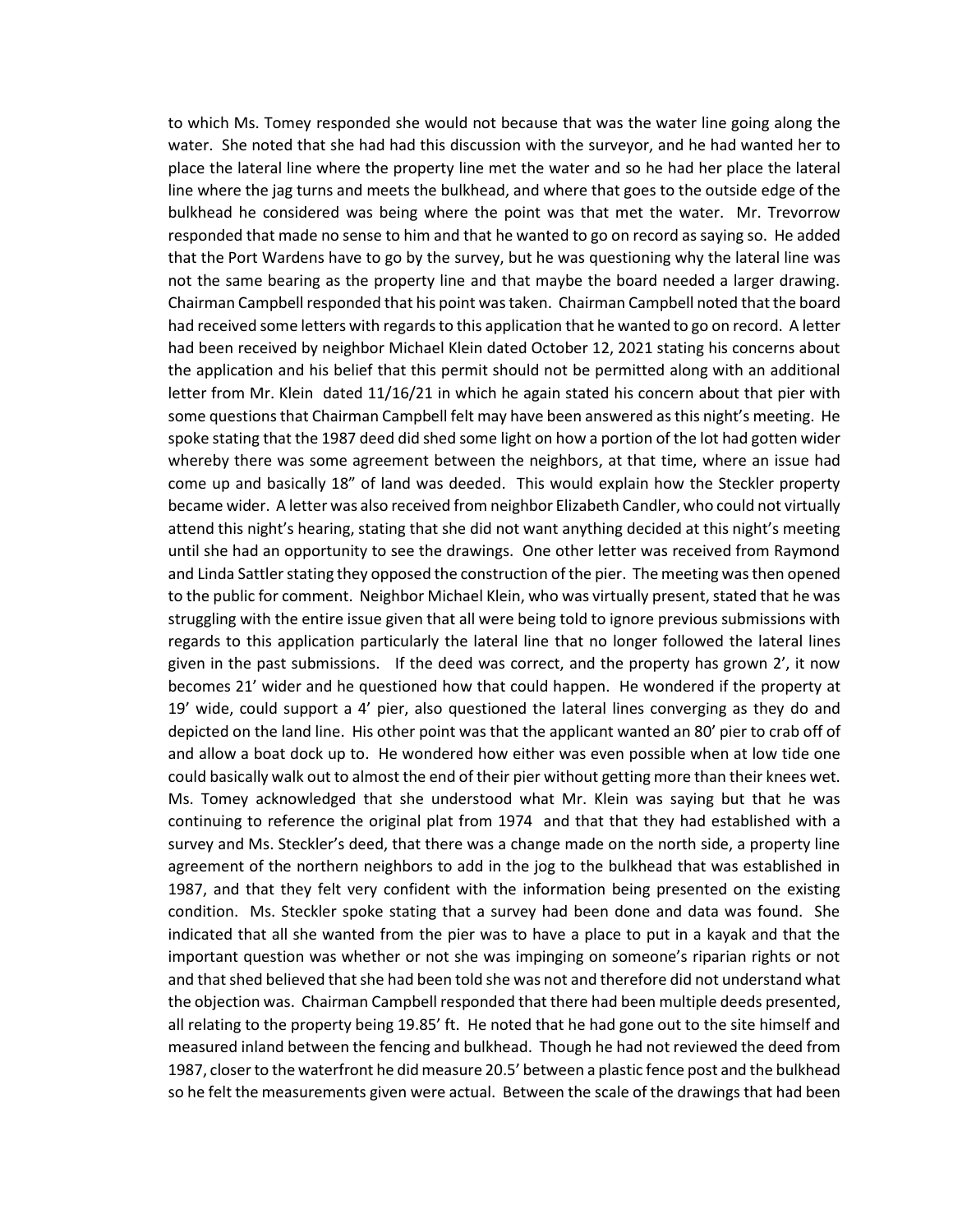presented, along with the "Zoom" meetings, he noted that it has made it difficult for the board because the plans show small sizes and the deeds are confusing because they conflict with each other when they reference the 1987 deed. He felt it was apparent that there was more land gained when the bulkhead went in but wasn't acknowledged in the deed, making it hard for the board. He also noted that the board hadn't had any legal counsel to discuss that item. Mr. Trevorrow asked if one would need to include the outside edge of the bulkhead. Chairman Campbell responded with stating that he was going face to face and if he were to include the outside, it would increase the size of the measurement even more. Mr. Trevorrow stated his question was who owned the bulkhead. Chairman Campbell responded that he was pretty sure it belonged to Ms. Steckler but that the deed doesn't reflect the gain in dimension and that that was an arguing point. Sean Callahan from Lane Engineering, who was also virtually present, spoke asking if it would be easier and to everyone's best interest if Ms. Steckler were to record a deed of her property in the land records and her deed rewritten to refer to the new recorded plat and legal description of her property lines. Chairman Campbell replied that it would, along with having a set of scaled drawings. He asked that the applicant be patient and that the application could be tabled until further information has been received. Chairman Campbell then brought up another thought, with regards to this application, that recently came to his own attention. He explained that when one looks at the drawings, they show the spacing of the piers as having 18' between the 2 docks (Candler's and Steckler's proposed dock) but he was not sure the pilings were being represented. His concern was that if one were to dock 2 vessels in this area at one time, one would have 17' of boat in an 18' space. In order to make the application more acceptable and given with what Ms. Steckler intends to use her dock for, he asked Ms. Steckler if she would be willing to make her pier 34' shorter. In doing so, it would not impede on the Candler pier to the north for navigational use. He added that this came to light in looking over the new drawings which presented more detail from those shown in the past. Ms. Steckler asked that if she could do that, and had the deeds clarified, and the setbacks met, would this end their conversation in allowing for her to have a pier and be acceptable to the neighbors. Mr. Klein responded that he could only speak for himself, noting that would be more tolerable but that he wanted was a waterfront, not a pier front. Chairman Campbell responded that the board was trying to get an answer for Ms. Steckler, noting that this was a unique parcel and maybe not meant to have a pier. Mr. Trevorrow spoke stating that if the lateral line followed the property line, then he would be happier with the drawing. Chairman Campbell made a motion to table the permit until their December meeting. Mr. Klein stated he wanted to see new drawings. Town Planner Maria Brophy spoke asking if the board thought they needed a legal opinion submitted to them for the deed and site plan inconsistency. Town Manager Cheryl Lewis replied that the applicant could submit a legal opinion with the changes Ms. Steckler was going to make to this deed. Mr. Klein spoke again stating he didn't want a pier there and posed the question if a shorter pier was better than a longer one. In answering his own question, he replied "yes" but didn't want to commit until he could see a drawing. It was unanimously agreed to table the application until the December  $9<sup>th</sup>$ meeting until the additional information discussed is submitted. Mr. Trevorrow suggested that when the correct drawings come in, that they be sent to Ms. Candler as a follow-up to her letter/email.

This concluded the review of permit applications.